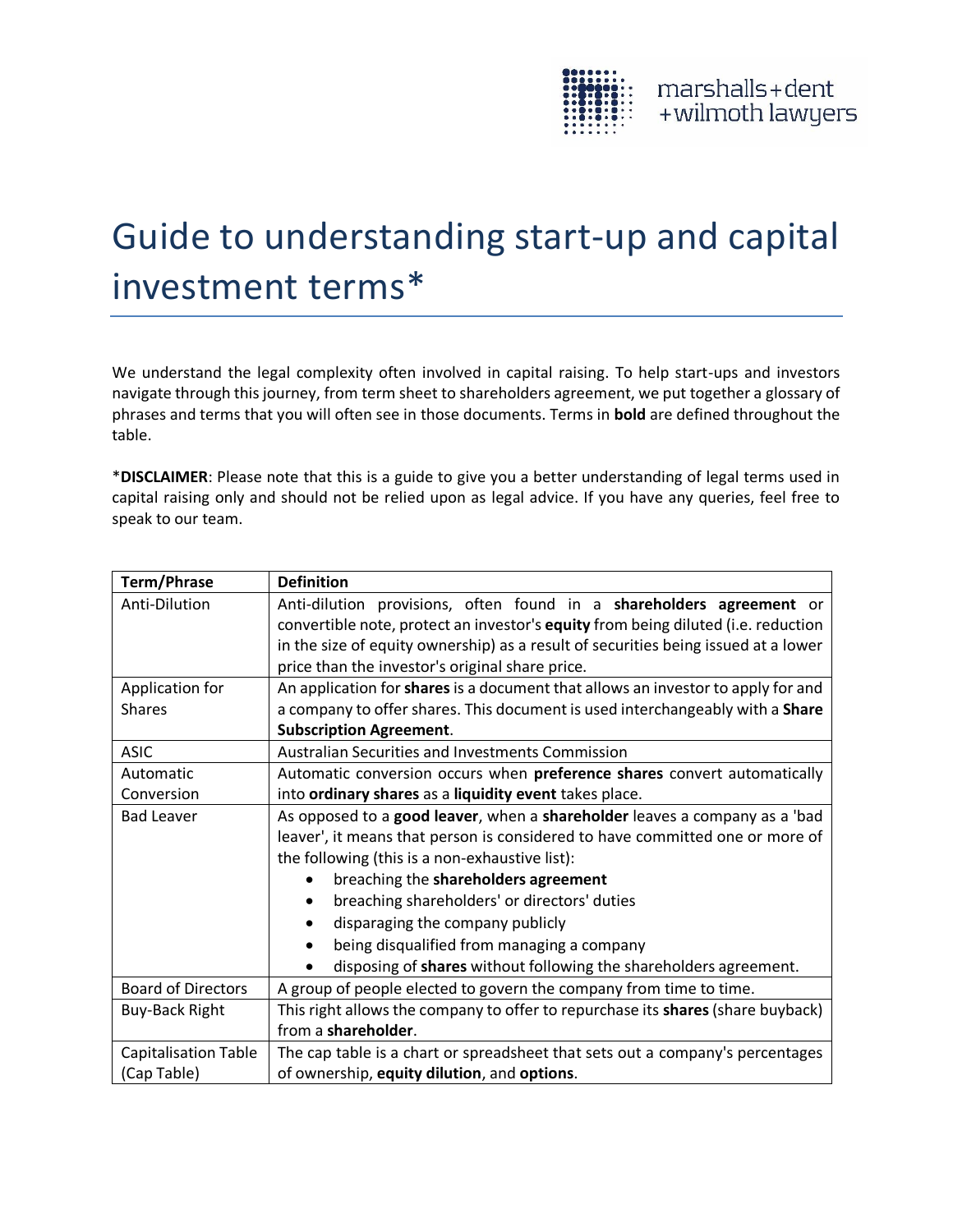| Chairperson             | Appointed by the board of directors, a chairperson is in charge of board                                                       |
|-------------------------|--------------------------------------------------------------------------------------------------------------------------------|
|                         | meetings and sometimes has a casting vote if the board is unable to reach a                                                    |
|                         | decision because of a deadlock.                                                                                                |
| Class of Share          | A company can issue different classes of shares, each of which has certain rights                                              |
|                         | and restrictions attached to it.                                                                                               |
| <b>Cliff Period</b>     | In relation to share vesting, a cliff period is the amount of time that must pass                                              |
|                         | before shares begin to vest.                                                                                                   |
| Constitution            | A company constitution, which can be amended from time to time, governs the                                                    |
|                         | activities of a company and its relationship with shareholders.                                                                |
| Convertible Note        | In capital raising, a convertible note refers to a type of short-term debt that                                                |
|                         | converts into equity upon the closing of an investment round. On expiry date,                                                  |
|                         | the investor can either ask for the return of their money or convert the note to                                               |
|                         | equity.                                                                                                                        |
| Cooling-off Rights      | In relation to crowdsourced funding (CSF), cooling-off rights allow investors to                                               |
|                         | withdraw their application under a CSF offer within 5 business days of making                                                  |
|                         | their application.                                                                                                             |
| Crowdsourced            | CSF is a financial service where start-ups and small businesses raise funds from                                               |
| Funding (CSF)           | a large number of investors. CSF became legal in Australia in 2018 and there                                                   |
|                         | are a number of intermediaries providing CSF services.                                                                         |
| <b>CSF Offer</b>        | A crowdsourced funding offer that is shown in a CSF offer document and made                                                    |
|                         | available to the public as a call for investment.                                                                              |
| Deed of Accession       | Often attached to a shareholders agreement, a deed of accession binds new                                                      |
|                         | shareholders to the terms of the shareholders agreement as if they were a                                                      |
|                         | party to it.                                                                                                                   |
| Dilution                | A person's equity in a company is diluted when the person's shareholding                                                       |
|                         | decreases, often after am investment round where new shares are issued.                                                        |
| Dividend                | A dividend is a payment made by a company to its shareholders as a form of                                                     |
|                         | profit distribution.                                                                                                           |
| Drag-Along Rights       | Drag-along provisions enable majority shareholders to force minority                                                           |
|                         | shareholders to sell their shares in the sale of a company.                                                                    |
| Due Diligence           | A process whereby investors undertake to investigate and examine a                                                             |
|                         | company's history and performance to decide if they want to invest in it.                                                      |
| <b>Employee Share</b>   | A scheme where employers offer employees shares or options to acquire                                                          |
| <b>Option Plan</b>      | equity in the company in order to incentivise and retain key staff members.                                                    |
| (ESOP)/Employee         |                                                                                                                                |
| Share Scheme (ESS)      |                                                                                                                                |
| Equity                  | Ownership of a company by way of holding shares.                                                                               |
| Fair Market Value       | The amount a share is worth on the open market, often determined by an                                                         |
|                         | expert.                                                                                                                        |
| <b>Founder Shares</b>   | Shares held by original founders of the company.                                                                               |
| Good Leaver             | As opposed to a bad leaver, a shareholder leaving the company as a good                                                        |
|                         | leaver when the person exits because of an unforeseen or natural event, such                                                   |
|                         | as death or disability, redundancy or voluntary retirement.                                                                    |
| Intermediary            | In crowdsourced funding (CSF), an intermediary provides CSF services and must                                                  |
|                         |                                                                                                                                |
|                         |                                                                                                                                |
| <b>Investment Round</b> | hold an Australian financial services licence.<br>Usually referred to as Series A, B and C funding rounds, an investment round |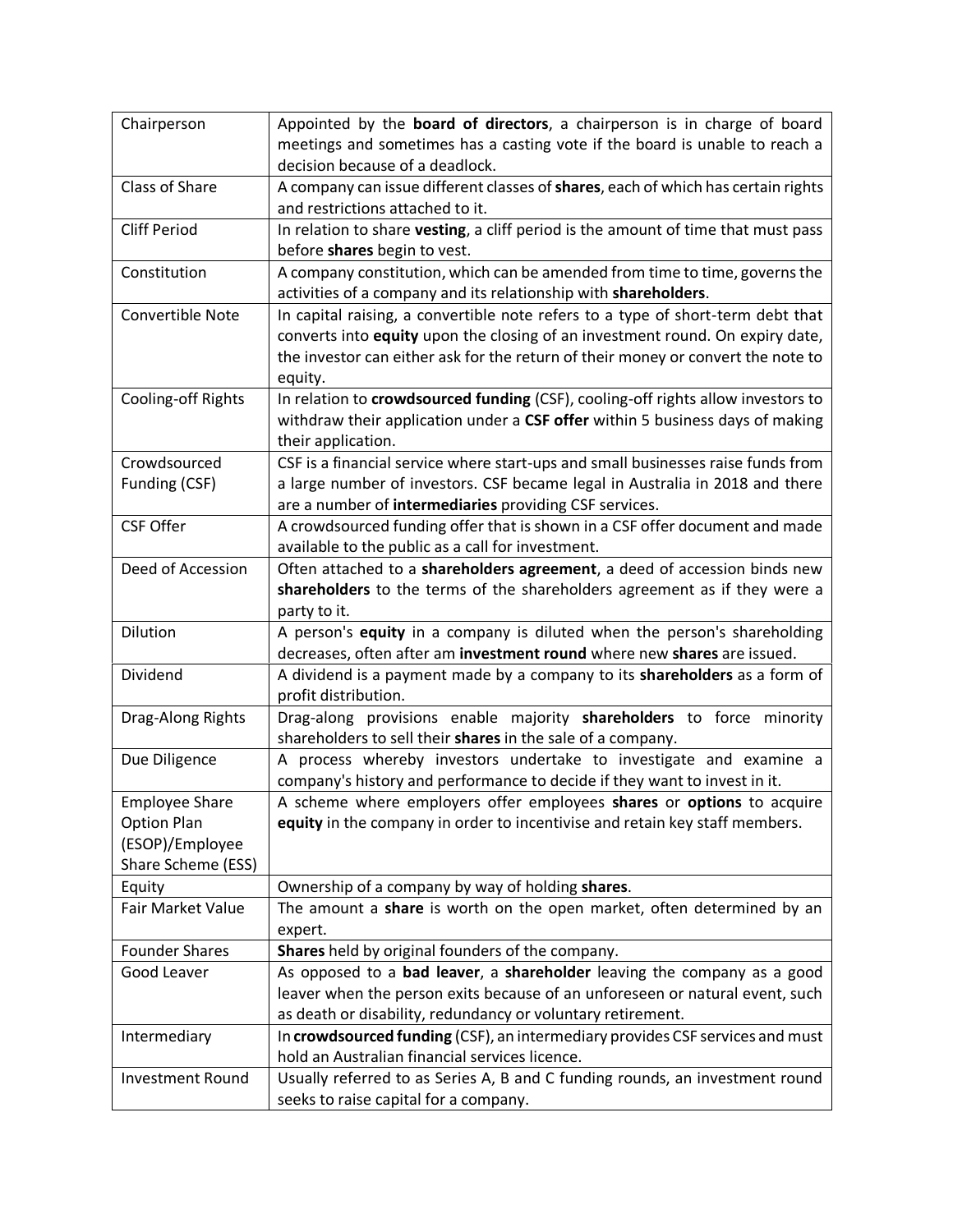| <b>Investor Shares</b>   | Shares held by investors of the company.                                           |
|--------------------------|------------------------------------------------------------------------------------|
| <b>IPO</b>               | Initial public offering (IPO) occurs when companies offer their shares to the      |
|                          | public for the first time, at which point they become public companies.            |
| IP Portfolio             | An IP portfolio includes all intellectual property owned by the company such as    |
|                          | trade marks, patents, copyright, trade secrets or designs.                         |
| <b>Liquidity Event</b>   | A liquidity event often refers to an IPO or sale of a business where the founders  |
|                          | and investors sell their equity and exit the company.                              |
| Liquidation              | Often found in a Term Sheet, a liquidation preference clause attached to           |
| Preference               | preference shares specifies how the investor will be compensated upon a            |
|                          | liquidity event.                                                                   |
| Listing                  | An IPO of a public company to the official list of the ASX Limited or any other    |
|                          | recognised stock exchange.                                                         |
| Maximum                  | In crowdsourced funding (CSF), the maximum subscription amount for the CSF         |
| Subscription             | offer is the amount specified in the CSF offer document as the maximum             |
|                          | amount sought to be raised by the offer.                                           |
| <b>Members Register</b>  | When a company issues shares, it must keep up to date a register of members        |
|                          | containing information about the shareholders and their shareholding in the        |
|                          | company.                                                                           |
| Minimum                  | In crowdsourced funding (CSF), the minimum subscription amount for the CSF         |
| Subscription             | offer is the amount specified in the CSF offer document as the minimum             |
|                          | amount sought to be raised by the offer.                                           |
| Participating/Non-       | In relation to preference shares, participating shareholders may receive their     |
| Participating            | liquidation preference and enjoy dividend rights, as opposed to non-               |
| Shareholders             | participating shareholders who only receive their liquidation preference.          |
| Publicity and Non-       | A contractual clause that prohibits founders, investors or shareholders from       |
| Disparagement            | making any false or disparaging statements about the company.                      |
| Option                   | A share option allows the company, an existing shareholder or employee the         |
|                          | right to buy or sell shares in the business.                                       |
| <b>Ordinary Share</b>    | Ordinary shares are the most common type of shares and carry no special or         |
|                          | preferred rights.                                                                  |
| <b>Preemptive Rights</b> | Often found in a Term Sheet, preemptive rights allow an investor to purchase       |
|                          | shares in a future investment round before those shares are offered to other       |
|                          | parties.                                                                           |
| Post-Money               | The value of the company AFTER it receives investments in an investment            |
| Valuation                | round.                                                                             |
| Pre-Money                | The value of the company, as determined by investors and the company,              |
| Valuation                | BEFORE it begins to receive investment in an investment round. This valuation      |
|                          | not only gives investors an idea of the current value of the business, but it also |
|                          | provides the value of each issued share.                                           |
| <b>Preference Shares</b> | Preference shares give investors a priority or 'preference' over ordinary shares   |
|                          | holders.                                                                           |
| Quorum                   | The minimum number of directors required for a board meeting to take place.        |
| <b>Right of First</b>    | Often found in a shareholders agreement, this right gives a shareholder the        |
| Refusal                  | first opportunity to purchase or refuse to purchase existing or new shares         |
|                          | issued by the company.                                                             |